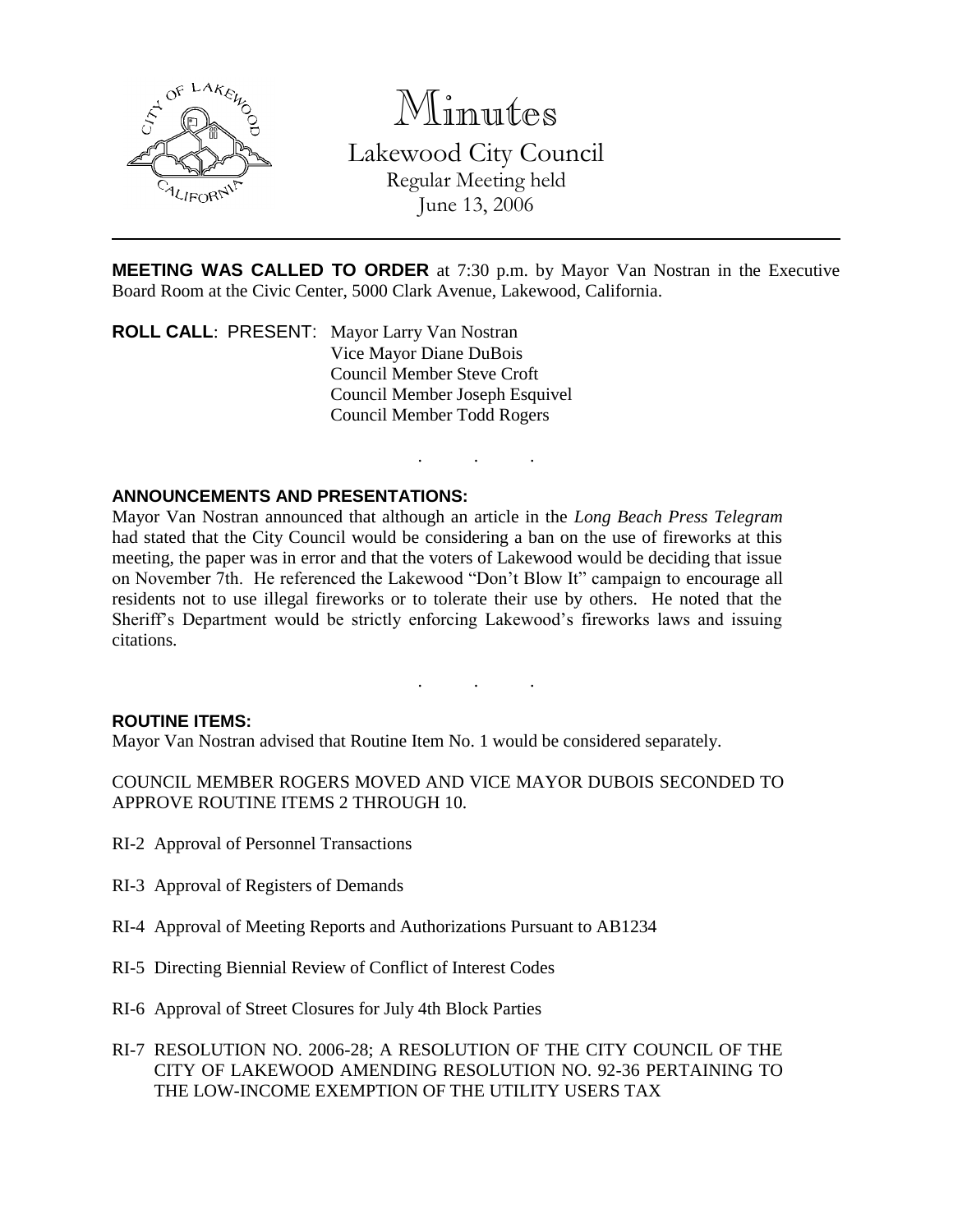#### **ROUTINE ITEMS:** Continued

- RI-8 Approval of Amendment to the Agreement with OMB Electrical Engineers for Sheriff's Station Expansion Project
- RI-9 Approval of Amendment to Agreement with AESCO Technologies, Inc. for Sheriff Station Expansion Project
- RI-10 Authorize Enterprise Resource Planning System Technical Consultant Services, Stage III

UPON ROLL CALL VOTE, THE MOTION WAS APPROVED:

AYES: COUNCIL MEMBERS: Esquivel, DuBois, Rogers, Croft and Van Nostran NAYS: COUNCIL MEMBERS: None

Mayor Van Nostran noted that he would not be voting on this item as he was not present at the subject meeting.

RI-1 Approval of Minutes of the Meeting held May 23, 2006

COUNCIL MEMBER ESQUIVEL MOVED AND VICE MAYOR DUBOIS SECONDED TO APPROVE THE MINUTES OF THE MEETING HELD MAY 23, 2006. UPON ROLL CALL VOTE, THE MOTION WAS APPROVED:

. . .

AYES: COUNCIL MEMBERS: Esquivel, DuBois, Rogers and Croft ABSTAIN: COUNCIL MEMBERS: Van Nostran

#### **1.1 • AMENDMENTS TO THE BUDGET FOR FISCAL YEAR 2005-06/2006-07**

City Manager Howard Chambers displayed slides and noted that after several years of economic uncertainty, the City had been able to go back to a two-year budget cycle and that the budget presented for fiscal year 2006/07 represented the second year of such a budget cycle. He stated that among positive indicators for the budget year were the increased revenue for the County of Los Angeles due to higher property values and that the City was anticipating a modest growth in sales tax for the year. He briefly reviewed Revenues and Appropriations, and covered the Focus Areas of the budget such as: Economic Development; Intergovernmental Relations; Public Safety; Infrastructure Improvements; Community Facility Maintenance; Preserving the Environment; Information Technology; Water Quality Protection; Education in Lakewood; and Homeland Security. He concluded by stating that the \$55.2 million budget, as presented, was balanced.

Captain Dave Fender, Commander of the Lakewood Sheriff's Station, reported on public safety in Lakewood stating that although violent crime was on the rise nationally, violent crime in Lakewood had been down in 2005. He noted some elements of the public safety program such as the Safety Center located in the Lakewood Center Mall, which had reduced crime at the Mall, especially vehicle burglary and vehicle theft; the Sky Knight Helicopter Patrol, a valuable tool to assist deputies; the Specially Assigned Officer (SAO) program which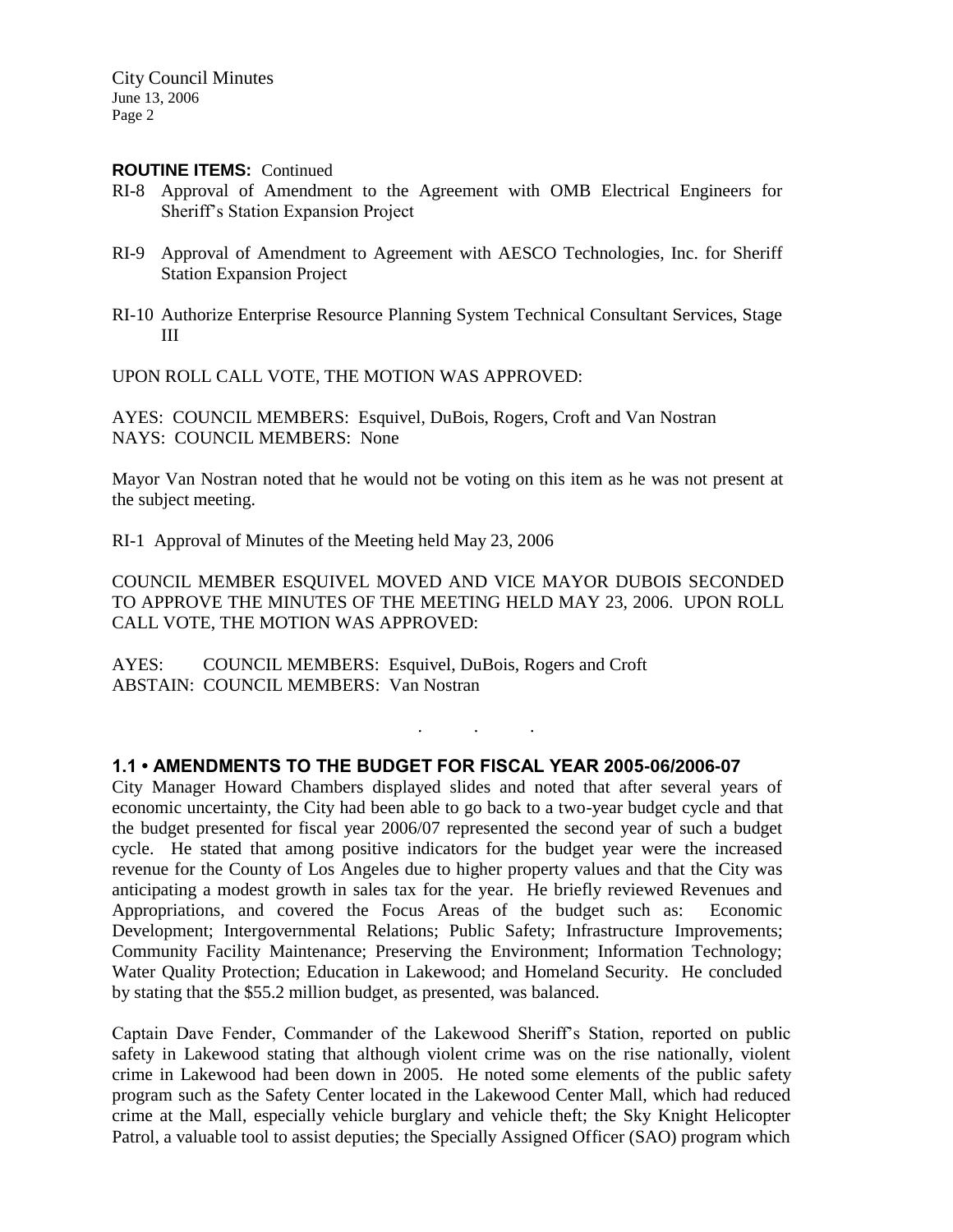# **1.1 • BUDGET FOR FISCAL YEAR 2006-07** - Continued

provided a team to focus on specific local hot spots; and the Station Expansion project which, thanks to the leadership of the City Council and the support of County Supervisor Don Knabe, would move the station into the 21st century. He briefly addressed the station's efforts to prepare for combating illegal fireworks on and around the July 4th holiday.

Mayor Van Nostran stated that the success of the Lakewood Station could be directly attributed to the leadership of Captain Dave Fender. He thanked the Captain for his outstanding work and for his continued responsiveness to the City Council.

Mayor Van Nostran opened the public hearing at 8:20 p.m. and called for anyone in the audience wishing to address the City Council on this matter. There was no response.

COUNCIL MEMBER ESQUIVEL MOVED AND VICE MAYOR DUBOIS SECONDED TO CLOSE THE PUBLIC HEARING. THERE BEING NO OBJECTION, IT WAS SO ORDERED.

VICE MAYOR DUBOIS MOVED AND COUNCIL MEMBER ESQUIVEL SECONDED TO APPROVE ITEMS C. THROUGH E.43.

c. RESOLUTION NO. 2006-29; A RESOLUTION OF THE CITY COUNCIL OF THE CITY OF LAKEWOOD AMENDING THE BUDGET FOR FISCAL YEAR 2005-2006 AND AUTHORIZING THE APPROPRIATION OF RESERVE FUNDS INTO APPROPRIATE FUNDS AS OF JUNE 30, 2006

d. RESOLUTION NO. 2006-30; A RESOLUTION OF THE CITY COUNCIL OF THE CITY OF LAKEWOOD DETERMINING THE TOTAL ANNUAL APPROPRIATION SUBJECT TO LIMITATION OF THE CITY OF LAKEWOOD FOR FISCAL YEAR 2006- 2007

e. RESOLUTION NO. 2006-31; A RESOLUTION OF THE CITY COUNCIL OF THE CITY OF LAKEWOOD REAFFIRMING THE BUDGET, AS AMENDED, AND APPROPRIATING REVENUE FOR THE FISCAL YEAR 2006-2007

- 1) RESOLUTION NO. 2006-32; A RESOLUTION OF THE CITY COUNCIL OF THE CITY OF LAKEWOOD AUTHORIZING LOANS TO LAKEWOOD REDEVELOPMENT AGENCY
- 2) RESOLUTION NO. 2006-33; A RESOLUTION OF THE CITY COUNCIL OF THE CITY OF LAKEWOOD AUTHORIZING THE DIRECTOR OF FINANCE TO CERTIFY TO CITY LIGHT AND POWER LAKEWOOD, INC. THAT BASIC FEE PAYMENTS HAVE BEEN INCLUDED IN THE BUDGET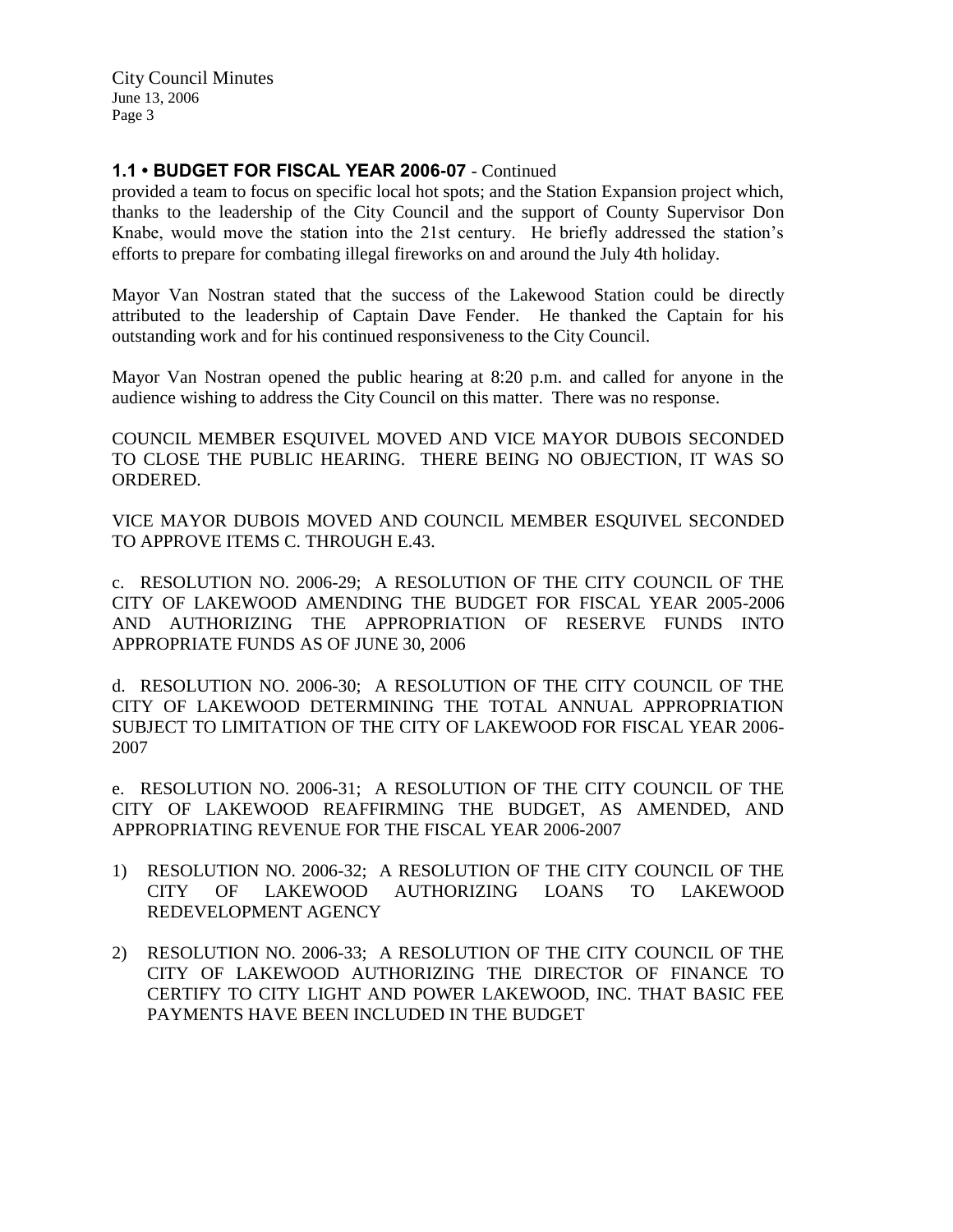#### **1.1 • BUDGET FOR FISCAL YEAR 2006-07** - Continued

- 3) RESOLUTION NO. 2006-34; A RESOLUTION OF THE CITY COUNCIL OF THE CITY OF LAKEWOOD AMENDING RESOLUTION NO. 2002-38 PERTAINING TO EMPLOYEE BENEFITS AND THE CLASSIFICATION AND COMPENSATION OF CITY OFFICERS AND EMPLOYEES, AND ESTABLISHING BENEFITS, DEFINING THE CONDITIONS AND HOURS OF EMPLOYMENT, AND ADOPTING A CLASSIFICATION AND COMPENSATION PLAN FOR CITY OFFICERS & EMPLOYEES
- 4) RESOLUTION NO. 2006-35; A RESOLUTION OF THE CITY COUNCIL OF THE CITY OF LAKEWOOD REPEALING RESOLUTION NO. 2005-25 PERTAINING TO HOURLY-RATED PART-TIME EMPLOYEES AND ENACTING A PERSONNEL RESOLUTION ESTABLISHING THE COMPENSATION, RULES AND REGULATIONS PERTAINING TO HOURLY-RATED PART-TIME EMPLOYEES
- 5) RESOLUTION NO. 2006-36; A RESOLUTION OF THE CITY COUNCIL OF THE CITY OF LAKEWOOD AMENDING AND RENEWING A COMMUNITY RECREATION PROGRAM WITH THE ABC UNIFIED SCHOOL DISTRICT
- 6) RESOLUTION NO. 2006-37; A RESOLUTION OF THE CITY COUNCIL OF THE CITY OF LAKEWOOD RENEWING AN AGREEMENT BETWEEN THE CITY OF LAKEWOOD AND ARC OF SOUTHEAST LOS ANGELES COUNTY PROVIDING SERVICES FOR RESIDENTS OF THE CITY OF LAKEWOOD WITH MENTAL RETARDATION AND OTHER DEVELOPMENTAL DISABILITIES FOR THE FISCAL YEAR 2006-2007
- 7) RESOLUTION NO. 2006-38; A RESOLUTION OF THE CITY COUNCIL OF THE CITY OF LAKEWOOD AMENDING AND RENEWING AN AGREEMENT BETWEEN THE CITY OF LAKEWOOD AND COMMUNITY FAMILY GUIDANCE CENTER PROVIDING COUNSELING SERVICES FOR FAMILIES AND JUVENILE RESIDENTS OF THE CITY OF LAKEWOOD FOR THE FISCAL YEAR 2006-2007
- 8) RESOLUTION NO. 2006-39; A RESOLUTION OF THE CITY COUNCIL OF THE CITY OF LAKEWOOD AMENDING AND RENEWING AN AGREEMENT BETWEEN THE CITY OF LAKEWOOD AND LAKEWOOD MEALS ON WHEELS FOR THE FISCAL YEAR 2006-2007
- 9) Renewal of Agreement with Mothers At Work (M.A.W.), Inc. Rental Agreement
- 10) RESOLUTION NO. 2006-40; A RESOLUTION OF THE CITY COUNCIL OF THE CITY OF LAKEWOOD AMENDING AND RENEWING AN AGREEMENT BETWEEN THE CITY OF LAKEWOOD AND PATHWAYS VOLUNTEER HOSPICE, INC. FOR PROVIDING IN-HOME MEDICAL SERVICES FOR TERMINALLY ILL RESIDENTS OF THE CITY OF LAKEWOOD FOR THE FISCAL YEAR 2006-2007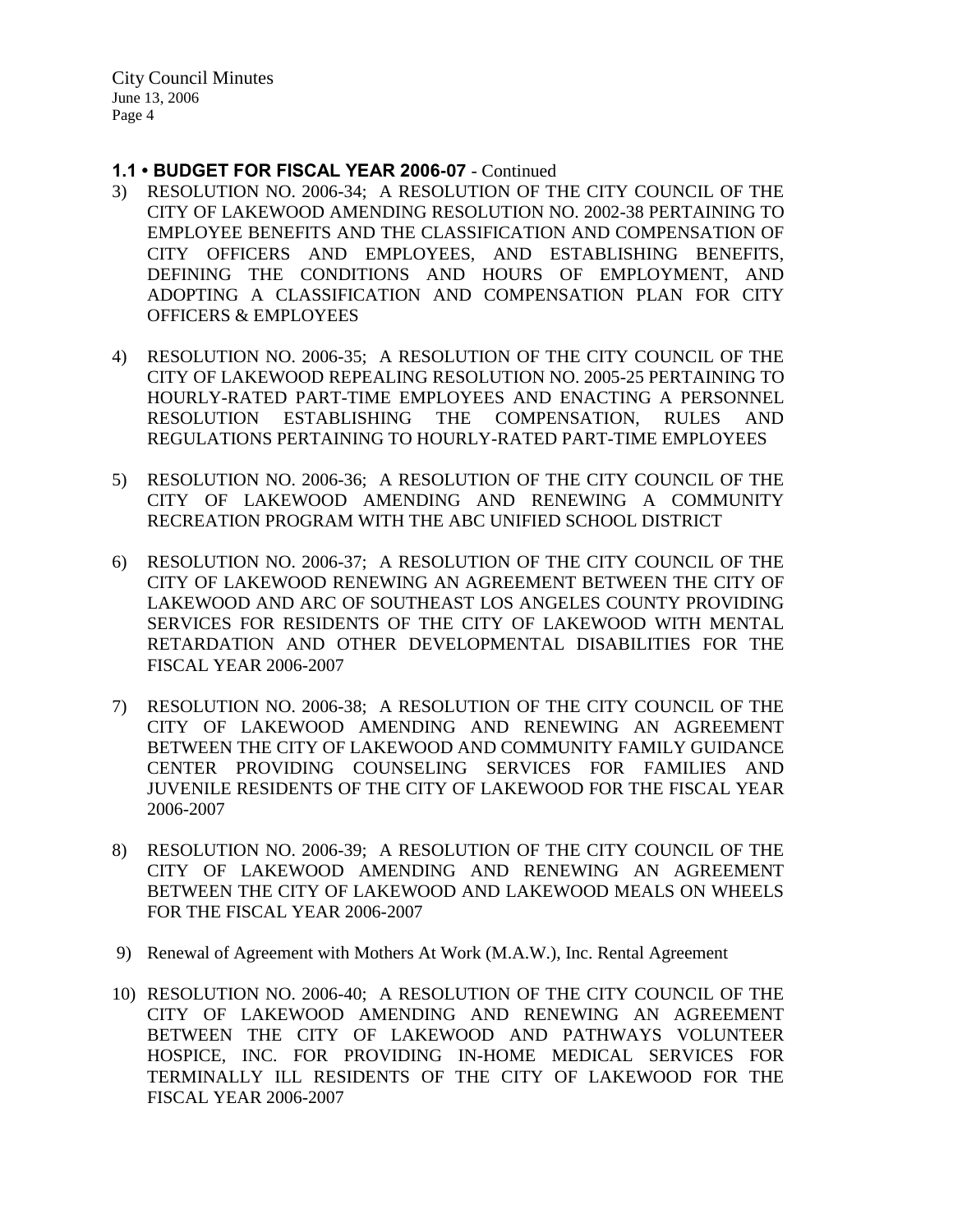## **1.1 • BUDGET FOR FISCAL YEAR 2006-07** - Continued

- 11) Renewal of Agreement for Food Concession for Mayfair Park Between the City and Ronald J. Piazza
- 12) RESOLUTION NO. 2006-41; A RESOLUTION OF THE CITY COUNCIL OF THE CITY OF LAKEWOOD AMENDING AND RENEWING AN AGREEMENT BETWEEN THE CITY OF LAKEWOOD AND SU CASA FAMILY CRISIS CENTER PROVIDING COUNSELING SERVICES FOR FAMILIES AND JUVENILE RESIDENTS OF THE CITY OF LAKEWOOD FOR THE FISCAL YEAR 2006-2007

13) Professional Services Agreement with Dive/Corr, Inc. for Water Storage Facility Inspection

- 14) Extension of Agreement for Construction Management/Inspection Services with BDA Associates
- 15) Extension of Agreement for Engineering and Traffic Survey Services with Newport Traffic Studies
- 16) Extension of Agreement for Hardscape Maintenance with CJ Construction
- 17) Extension of Agreement for Engineering Services with Associated Soils Engineering
- 18) Amendment to Agreement for HVAC Preventative Maintenance Services with Process Cooling & Heating
- 19) Extension of Agreement for Environmental Services with S.C.S. Consultants
- 20) Extension of Agreement for Transportation Planning and Engineering Services Agreement with LSA Associates, Inc.
- 21) Extension of Agreement for Street Banner Marketing Program with Sierra Installations, Inc.
- 22) Extension of Agreement for Cooling Water Treatment Services with Water Systems Services Company
- 23) Amendment to the Agreement with Musco Lighting for Athletic Field Lighting Services
- 24) Agreement for Electrical Contracting Services with Electro Dynamic Services
- 25) Agreement for Roof Warranty Inspection and Consulting Services with D7 Roofing and Waterproofing Specialists
- 26) Amendment to Agreement for Animal Control Services with SEAACA
- 27) Agreement for Auditing Services with Diehl Evans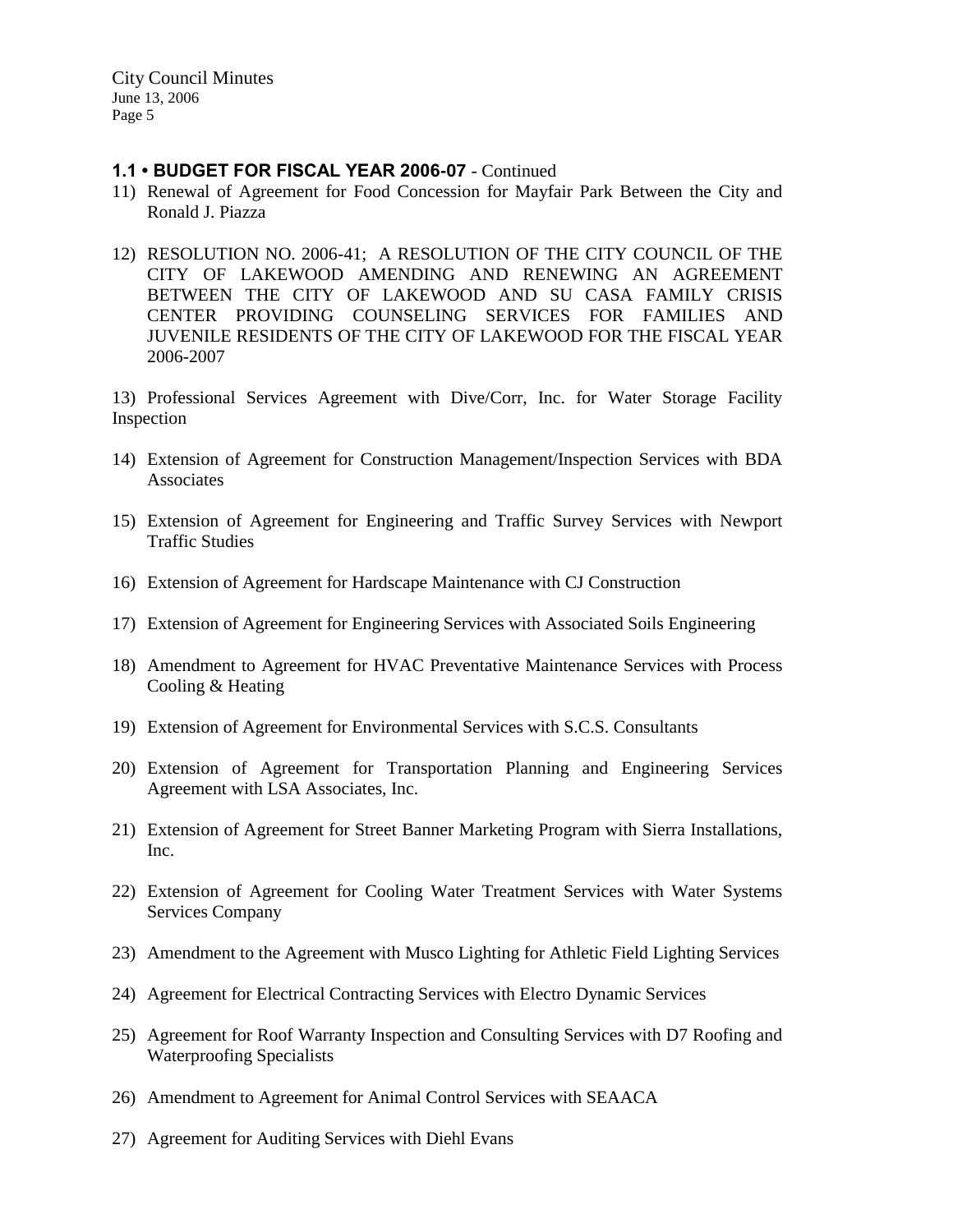## **1.1 • BUDGET FOR FISCAL YEAR 2006-07** - Continued

- 28) Agreement for State Mandated Reimbursement Claims with Cost Recovery Systems, Inc.
- 29) RESOLUTION NO. 2006-42; A RESOLUTION OF THE CITY COUNCIL OF THE CITY OF LAKEWOOD AMENDING THE FEE OR PAYMENT FOR SPECIAL COLLECTION SERVICES AND PROGRAMS

RESOLUTION NO. 2006-43; A RESOLUTION OF THE CITY COUNCIL OF THE CITY OF LAKEWOOD ADJUSTING THE MAXIMUM FEES OR CHARGES FOR BIN AND SPECIAL REFUSE SERVICE

- 30) Agreement for Document Imaging System Maintenance and Support with ECS Imaging
- 31) Renewal of Agreement for Safety Consulting Services with Pacific Health & Safety Consulting, Inc.
- 32) Agreement for Computer Management Services with ACS State and Local Solutions, Inc.
- 33) Agreement for Page Composition, Printing and Preparation for Mailing of the City Newsletter
- 34) RESOLUTION NO. 2006-44; A RESOLUTION OF THE CITY COUNCIL OF THE CITY OF LAKEWOOD AMENDING THAT CERTAIN AGREEMENT BETWEEN THE CITY OF LAKEWOOD AND JOE A. GONSALVES AND SON, INC.
- 35) Agreement with J. D. Franz Research Services for Community Surveys
- 36) Video Production Services and Facilities Fee Schedule
- 37) Marketing and Design Services Agreement with Slover and Kinsbursky
- 38) Agreement with Tele-Works, Inc. for Computer Hardware and Software Support
- 39) Agreement with Richard Howland for Supplemental Public Information Writing Services
- 40) Agreement with AEF Systems Consulting for Information Technology Services and Organizational Study
- 41) Renewal of Agreement with Fair Housing Consulting Services
- 42) Extension of Reimbursement Agreement for Long Beach Transit Fixed Route and Dial-A-Lift Services
- 43) Amendment to Agreement for Legal Services with City Prosecutor William Holt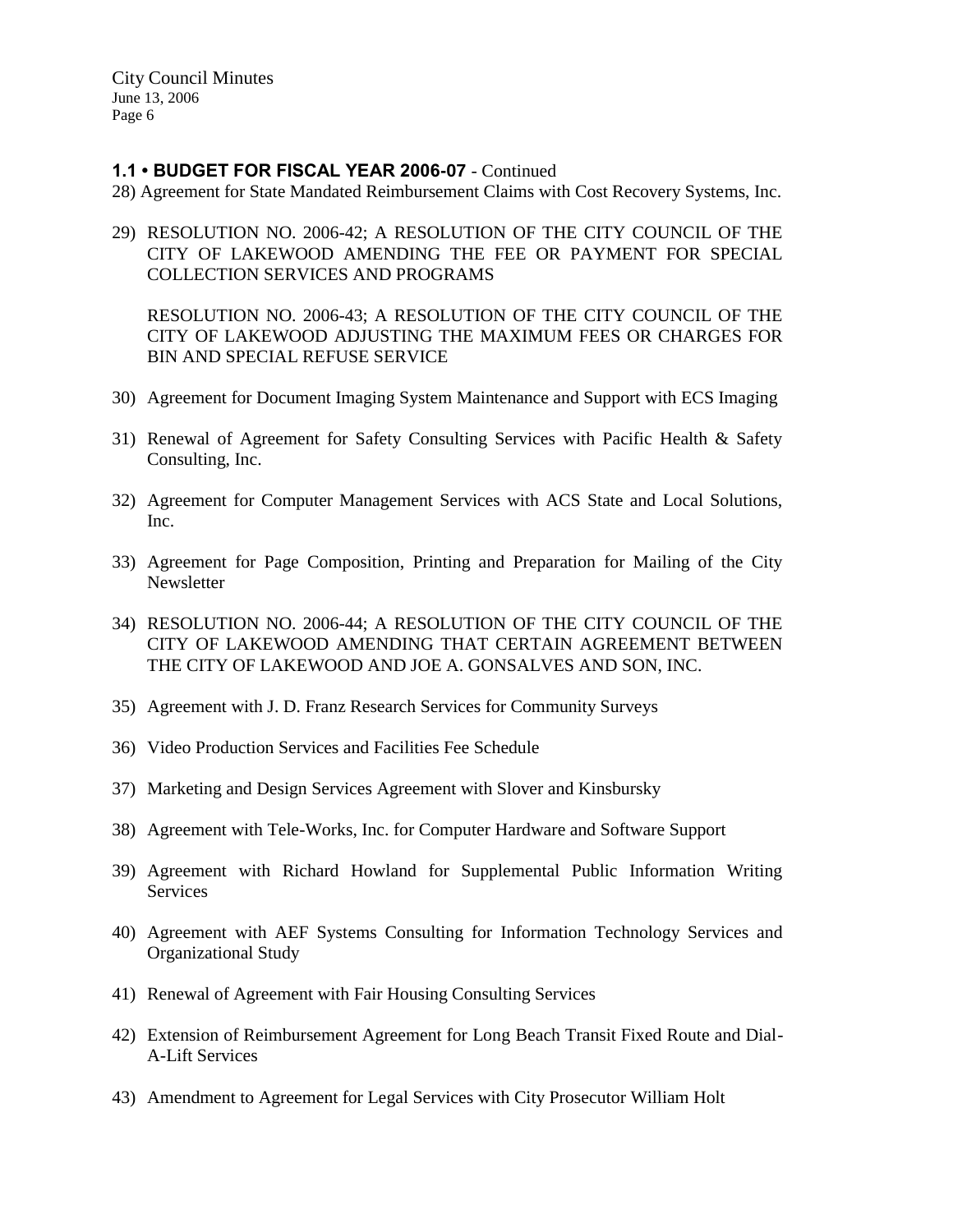#### **1.1 • BUDGET FOR FISCAL YEAR 2006-07** - Continued UPON ROLL CALL VOTE, THE MOTION WAS APPROVED:

AYES: COUNCIL MEMBERS: Esquivel, DuBois, Rogers, Croft and Van Nostran ABSTAIN: COUNCIL MEMBERS: None

# **1.2 - CONSIDERATION OF PERMIT APPLICATIONS FOR SALE OF FIREWORKS**

. . .

Finance Director Larry Schroeder gave a brief presentation based on the memo in the agenda and stated 28 organizations had complied with all the requirements and procedures for permits to sell safe-and-sane fireworks.

Mayor Van Nostran opened the public hearing at 8:23 p.m. and called for anyone in the audience wishing to address the City Council on this matter.

Bob McKittrick, representing Little League Baseball, encouraged the City Council to approve the permit applications and expressed thanks for the opportunity to raise funds for their youth organization.

COUNCIL MEMBER ROGERS MOVED AND COUNCIL MEMBER CROFT SECONDED TO APPROVE THE PERMIT APPLICATIONS AS PRESENTED. UPON ROLL CALL VOTE, THE MOTION WAS APPROVED:

AYES: COUNCIL MEMBERS: Esquivel, DuBois, Rogers, Croft and Van Nostran NAYS: COUNCIL MEMBERS: None

# **1.3 - AWARD OF BID FOR PUBLIC WORKS PROJECT NO. 06-8, CITY MONUMENT SIGNS**

. . .

Public Works Director Lisa Rapp gave a brief presentation based on the memo in the agenda and stated four bids had been received for the construction and installation of new City monument signs, including a new sign to be located on the pedestrian bridge across Del Amo Boulevard. She advised that although the low bidder was significantly lower than the competing bidders and had admitted to a mistake in their bid, they had indicated that they would be able to complete the work for the price in their bid and wanted the contract award. She displayed a slide illustrating recent work performed by the contractor and noted that the City Council would have the opportunity to review a sample sign prior to production. It was the recommendation of staff that the City Council approve the plans, specifications, and working details for the project; award the contract to the low bidder, Bravo Sign & Design, in the amount of \$94,800; and authorize staff to approve a cumulative total of change orders, as needed, not to exceed \$20,000.

Mayor Van Nostran opened the public hearing at 8:27 p.m. and called for anyone in the audience wishing to address the City Council on this matter. There was no response.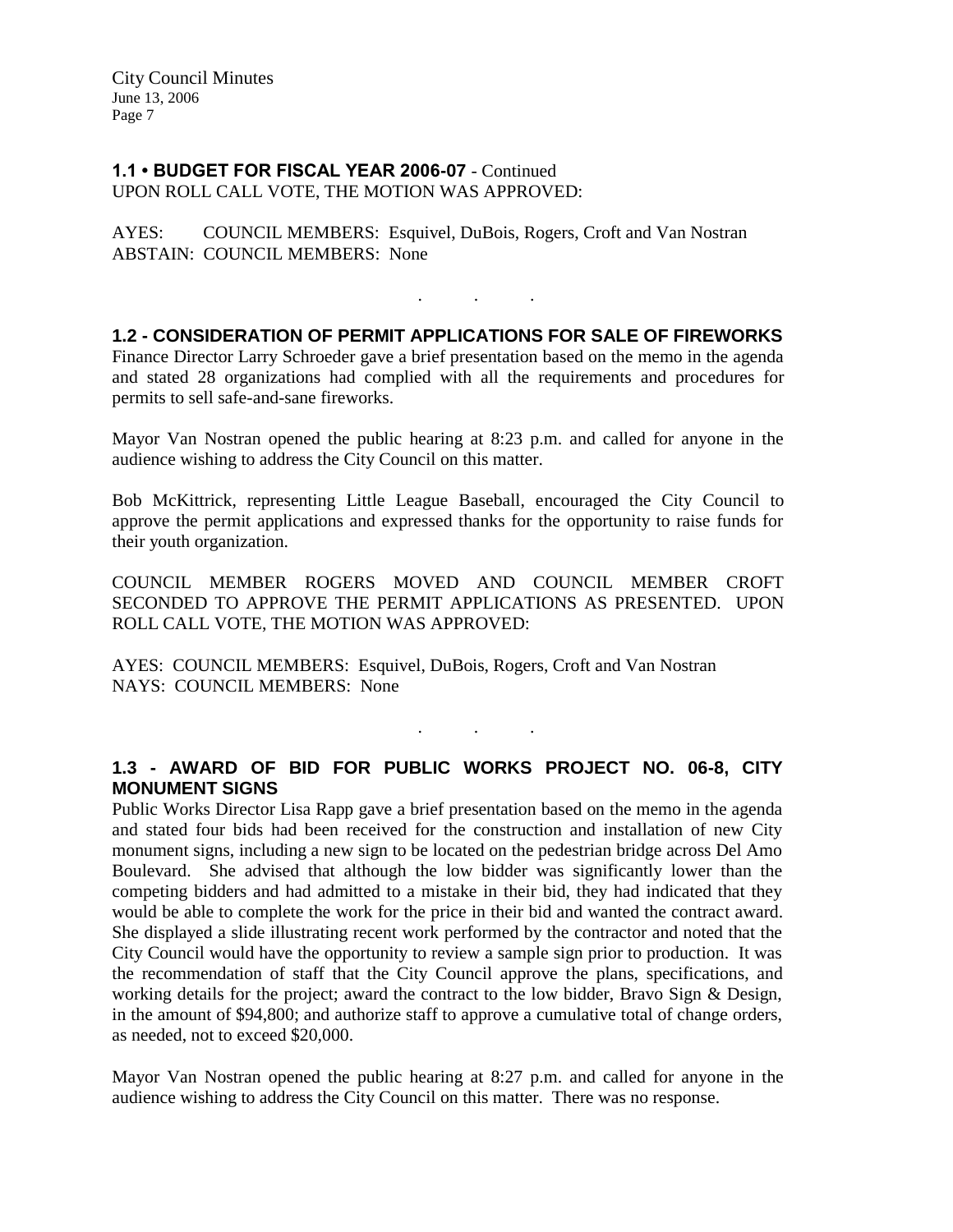#### **1.3 - AWARD OF BID FOR PUBLIC WORKS PROJECT NO. 06-08, CITY MONUMENT SIGNS -**Continued

VICE MAYOR DUBOIS MOVED AND COUNCIL MEMBER ESQUIVEL SECONDED TO CLOSE THE PUBLIC HEARING AND APPROVE STAFF'S RECOMMENDATION. UPON ROLL CALL VOTE, THE MOTION WAS APPROVED:

AYES: COUNCIL MEMBERS: Esquivel, DuBois, Rogers, Croft and Van Nostran NAYS: COUNCIL MEMBERS: None

## **3.1 - AUTHORIZATION FOR SOLE SOURCE PURCHASE OF DISPATCH ROOM FURNITURE SYSTEM FOR LAKEWOOD SHERIFF STATION EXPANSION PROJECT**

. . .

The Director of Public Works displayed slides and gave a brief presentation based on the memo contained in the agenda. She stated that the County of Los Angeles Sheriff's Department was standardizing the dispatch room furniture used in their facilities. The furniture, manufactured by Xybix Systems, Inc., was specially designed for dispatch and communications centers operating on a 24-hour, continuous basis. Since the specified furniture was available only through a single source, the City's purchasing regulations would allow the City Council to direct the purchase without the usual bidding process. It was the recommendation of staff that the City Council authorize staff to issue a purchase order to design, provide and install a dispatch furniture system for the Lakewood Sheriff Station Expansion Project to Xybix Systems, Inc., in an amount not to exceed \$84,000.

Responding to a question from Vice Mayor DuBois, Ms. Rapp acknowledged that Steelcase modular furniture had previously been referenced for use in the Station project, and the specialized Xybix System furniture would only be used in the dispatch area.

COUNCIL MEMBER ESQUIVEL MOVED AND COUNCIL MEMBER CROFT SECONDED TO APPROVE STAFF'S RECOMMENDATION. UPON ROLL CALL VOTE, THE MOTION WAS APPROVED:

AYES: COUNCIL MEMBERS: Esquivel, DuBois, Rogers, Croft and Van Nostran NAYS: COUNCIL MEMBERS: None

## **ORAL COMMUNICATIONS:**

Mayor Van Nostran acknowledged from the audience, Marissa Castro-Salvati, Regional Manager, representing the Southern California Edison Company, and welcomed her back to Lakewood.

. . .

. . .